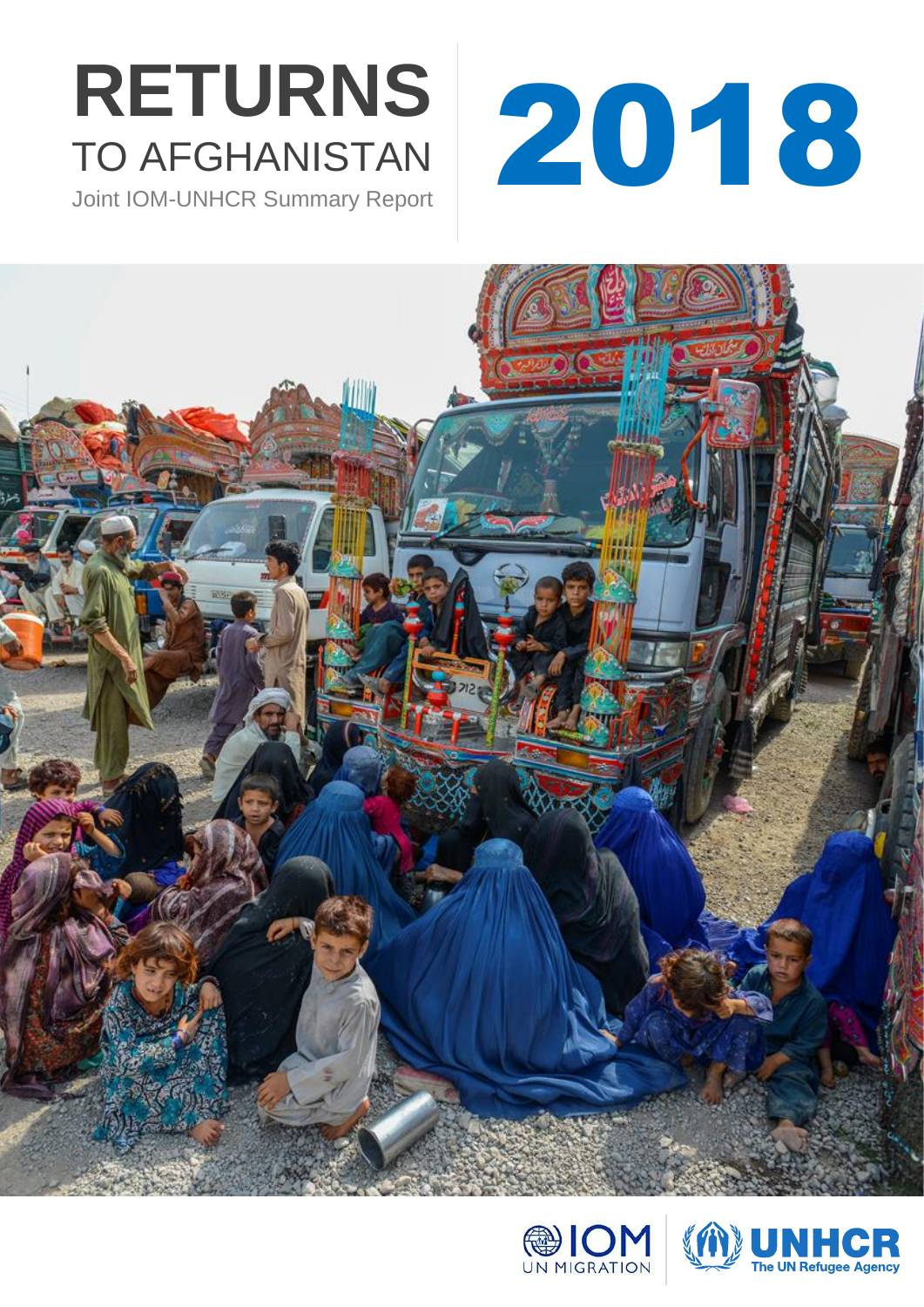#### **For more information, please contact:**

| <b>IOM</b>                                | <b>UNHCR</b>                                                                             |
|-------------------------------------------|------------------------------------------------------------------------------------------|
| Eva Schwoerer, Public Information Officer | Donna Kay Corcoran, External Relations Officer                                           |
| eschwoerer@iom.int                        | corcoran@unhcr.org                                                                       |
|                                           | Mohammad Nader Farhad, Associate Communications and<br><b>Public Information Officer</b> |

*Cover photo: Afghan refugee families waiting to return home at UNHCR's voluntary repatriation centre in Chamkani, Peshawar in the Islamic Republic of Pakistan. (UNHCR/S. Rich)*

[farhadm@unhcr.org](mailto:farhadm@unhcr.org)

May 2019

Kabul, Afghanistan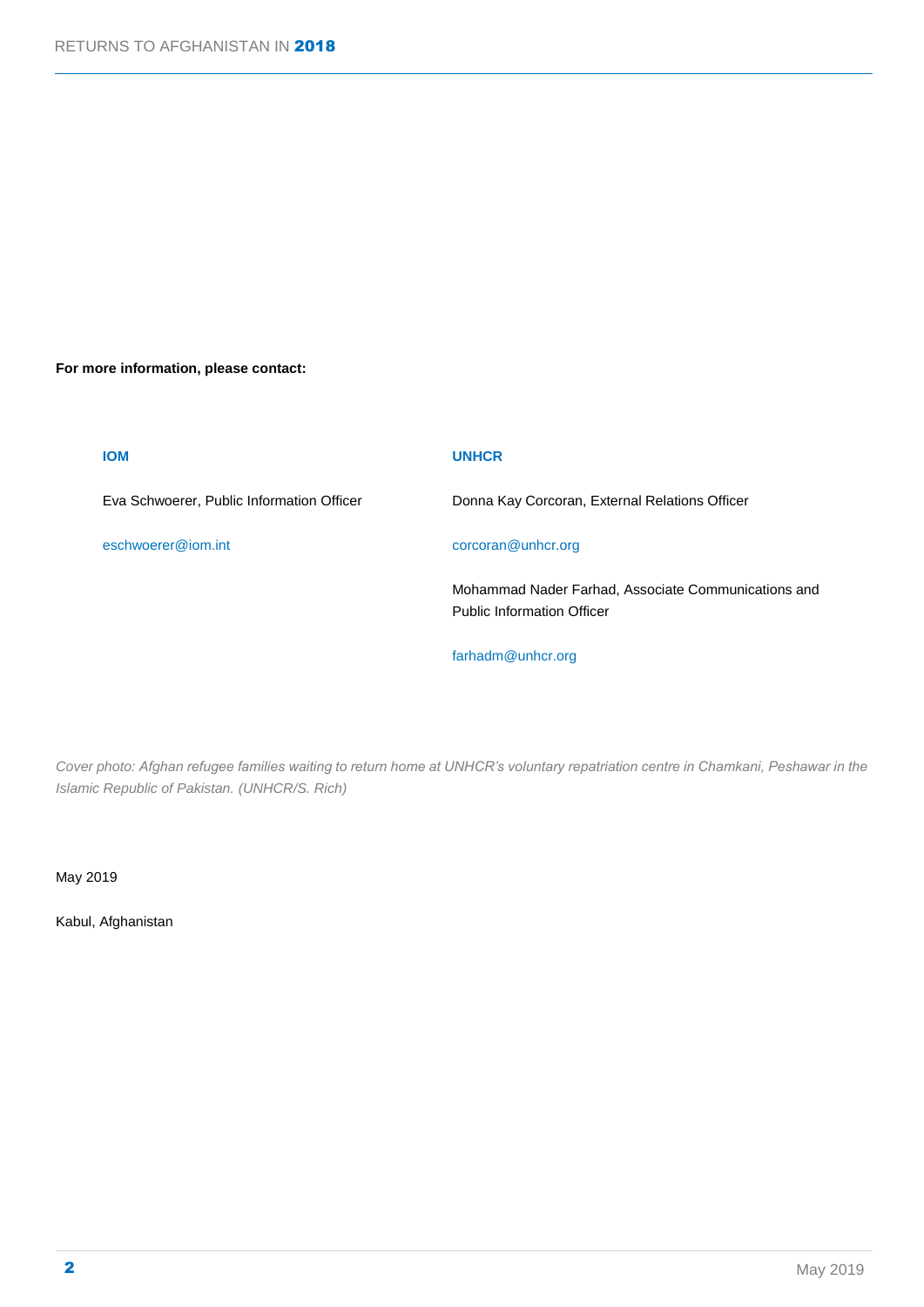## Preface

2018 brought new and daunting challenges to Afghans on the move, seriously affecting the nation's absorption capacity and the ability of returnees to find sustainable livelihoods. At the same time, one of the worst droughts in living memory struck Afghanistan and impacted the lives of more than two-thirds of Afghans, devastating the agricultural sector and leaving some 4 million people across the country in need of life-saving assistance, including 3.9 million in need of food and livelihoods support. When combined with the historic return numbers and the loss of hundreds of millions of dollars in remittance payments from family members abroad,<sup>1</sup> the consequences for return and displacement have been stark.

Each year, many thousands of Afghans return from the neighbouring Islamic Republics of Iran and Pakistan and other countries, and these returns are impacted by a range of push and pull factors. The sizeable return caseload further burdens the already overstretched absorption capacity of local host communities. The primary needs of returning Afghans include food, livelihoods, access to land, long-term shelter, and access to services including health, education and legal assistance. The Displacement and Return Executive Committee (DiREC), set up in 2016, continues to highlight the plight of returning Afghans and seeks their inclusion in national development planning and programming.

Together with the Government of the Islamic Republic of Afghanistan and its Ministry of Refugees and Repatriation, the Office of the United Nations High Commissioner for Refugees (UNHCR) and the International Organization for Migration (IOM) continue to actively coordinate the provision of post-arrival humanitarian and reintegration assistance to returning Afghans.

IOM and UNHCR are very pleased to continue to highlight our inter-agency collaboration and issue a joint report for the second consecutive year, depicting the challenges faced by returning Afghans and the efforts made on their behalf by UNHCR and IOM.

We take this opportunity to thank our donors for their generous support and partnership.

1. van Churen

Caroline Van Buren

UNHCR Representative

Laurence Hart

IOM Chief of Mission and Special Envoy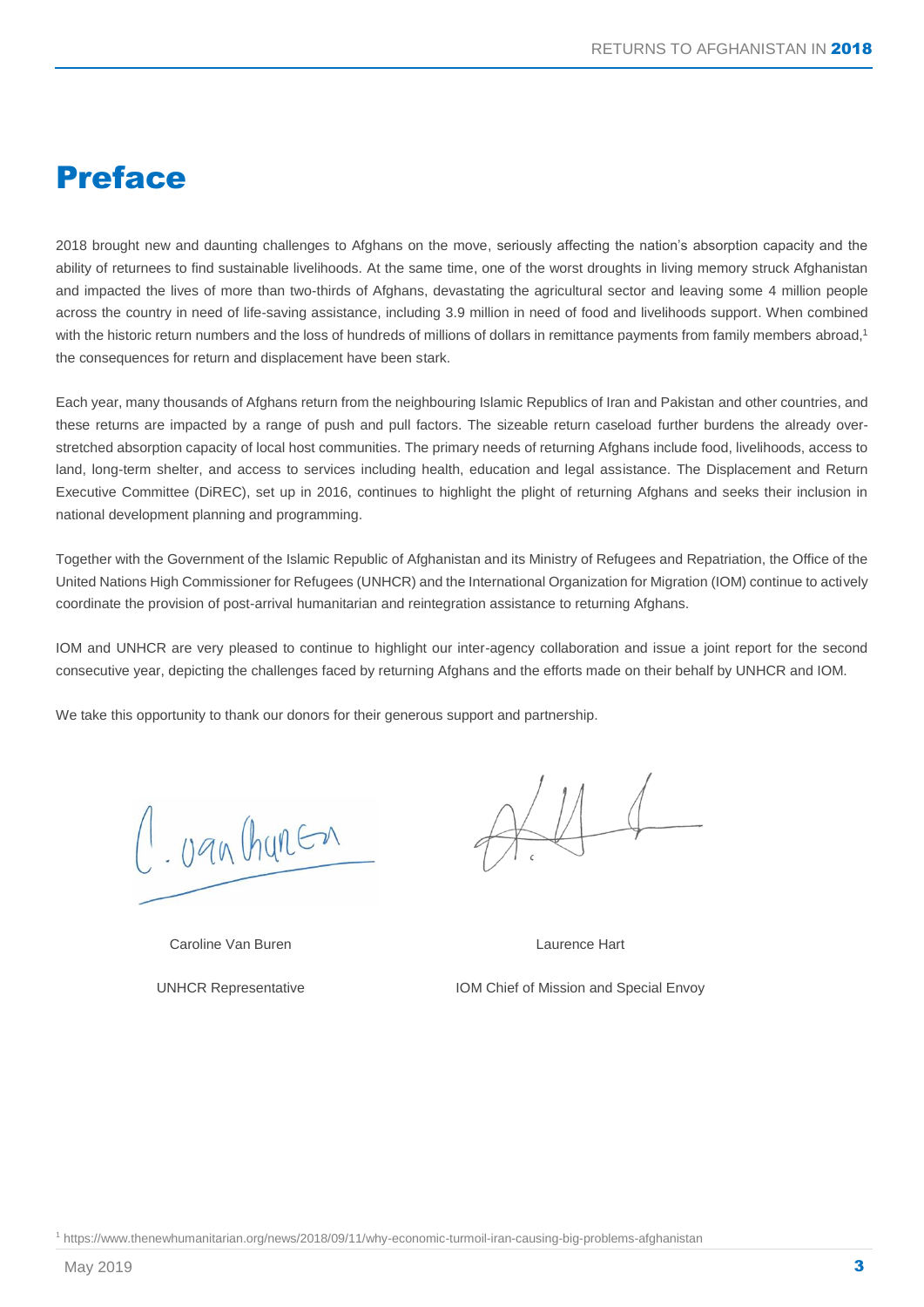# Contextual Background

#### **Populations of Concern in the Region**

**Registered Afghan refugees**: Around 2.4 million registered Afghan refugees are living in the Islamic Republic of Pakistan, where 1.4 million refugees hold Proof of Registration (PoR) cards, and in the Islamic Republic of Iran, which hosts some 951,000 Afghan refugees holding Amayesh cards.<sup>2</sup> UNHCR facilitates the voluntary repatriation of Afghan refugees from the Islamic Republics of Iran and Pakistan and other countries, and assists in their return and reintegration in Afghanistan, but does not promote returns due to the prevailing security situation in Afghanistan.

**Undocumented Afghans**: An estimated 1.2 to 1.4 million Afghans are in Pakistan, including 879,000 who have either received or are entitled to an Afghan Citizenship Card.<sup>3</sup> According to the Government of the Islamic Republic of Iran, there are 1.5 to 2 million undocumented Afghans in the country at any given time, including 850,000 persons who participated in a headcount exercise in 2017. 4

#### **Overview of 2018 returns**

Over 820,000 Afghans returned from the Islamic Republics of Iran and Pakistan in 2018. This includes 13,600 refugees and 32,000 undocumented returnees from the Islamic Republic of Pakistan and some 2,000 refugees and over 770,000 undocumented returnees from the Islamic Republic of Iran. It is important to note that the figures for undocumented returns include an unknown number of Afghans who move back and forth between Afghanistan and neighbouring countries, particularly the Islamic Republic of Iran, for employment, trade, or other temporary reasons. As such, it is unclear to what extend these figures represent sustainable returns or ongoing cross border movements.



Following the arrival of more than 610,000 refugees and undocumented Afghans in 2017, combined with ongoing conflict and drought related displacement across the country, the country's capacity to absorb new arrivals remains under significant strain and negative coping mechanisms such as remigration are increasingly prevalent.

Returns in 2018 took place against a backdrop of increased internal displacement and record numbers of civilian casualties, where Afghanistan now ranks second behind Syria and ahead of Yemen for the most civilian casualties in the world.<sup>5</sup> Over the course of 2018 just under 370,000 Afghans were newly displaced by conflict, while over 235,000 were forced to leave their homes due to the ongoing drought.<sup>6</sup> The continuing insecurity and limited capacity to absorb returning Afghans and those displaced within Afghanistan frequently lead to secondary displacement and onward movement.<sup>7</sup>

<sup>3</sup> Following a 6-month registration exercise carried out in Pakistan from August 2017 to February 2018.

4 'Undocumented' in the Islamic Republic of Pakistan refers to Afghans who do not hold PoR cards. In the Islamic Republic of Iran, 'undocumented' refers to Afghans who reside irregularly in the country without Amayesh cards or valid visas. The designation as 'undocumented' does not refer to the possession of civil documentation in Afghanistan such as Tazkera and/or passports.

<sup>6</sup> See: [https://www.humanitarianresponse.info/en/operations/afghanistan.](https://www.humanitarianresponse.info/en/operations/afghanistan)

<sup>&</sup>lt;sup>2</sup> The Government of the Islamic Republic of Iran registers refugees in the country. With the exception of refugees in settlements, UNHCR has most recently received only the aggregate number of refugees from the Government in May 2015. Source: *[Global Trends. Forced Displacement in 2017,](http://www.unhcr.org/statistics/unhcrstats/5943e8a34/global-trends-forced-displacement-2016.html) UNHCR*.

<sup>5</sup> Action on Armed Violence, 2018: a year of explosive violence[, https://aoav.org.uk/2019/2018-a-year-of-explosive-violence/](https://aoav.org.uk/2019/2018-a-year-of-explosive-violence/)

<sup>7</sup> Samuel Hall / NRC / IDMC (2018) *Challenges to IDPs' Protection in Afghanistan*, commissioned by NRC / IDMC and funded by the European Union and the Norwegian Ministry of Foreign Affair[s https://www.nrc.no/resources/reports/escaping-war-where-to-next-the-challenges-of-idp-protection-in-Afghanistan/](https://www.nrc.no/resources/reports/escaping-war-where-to-next-the-challenges-of-idp-protection-in-Afghanistan/)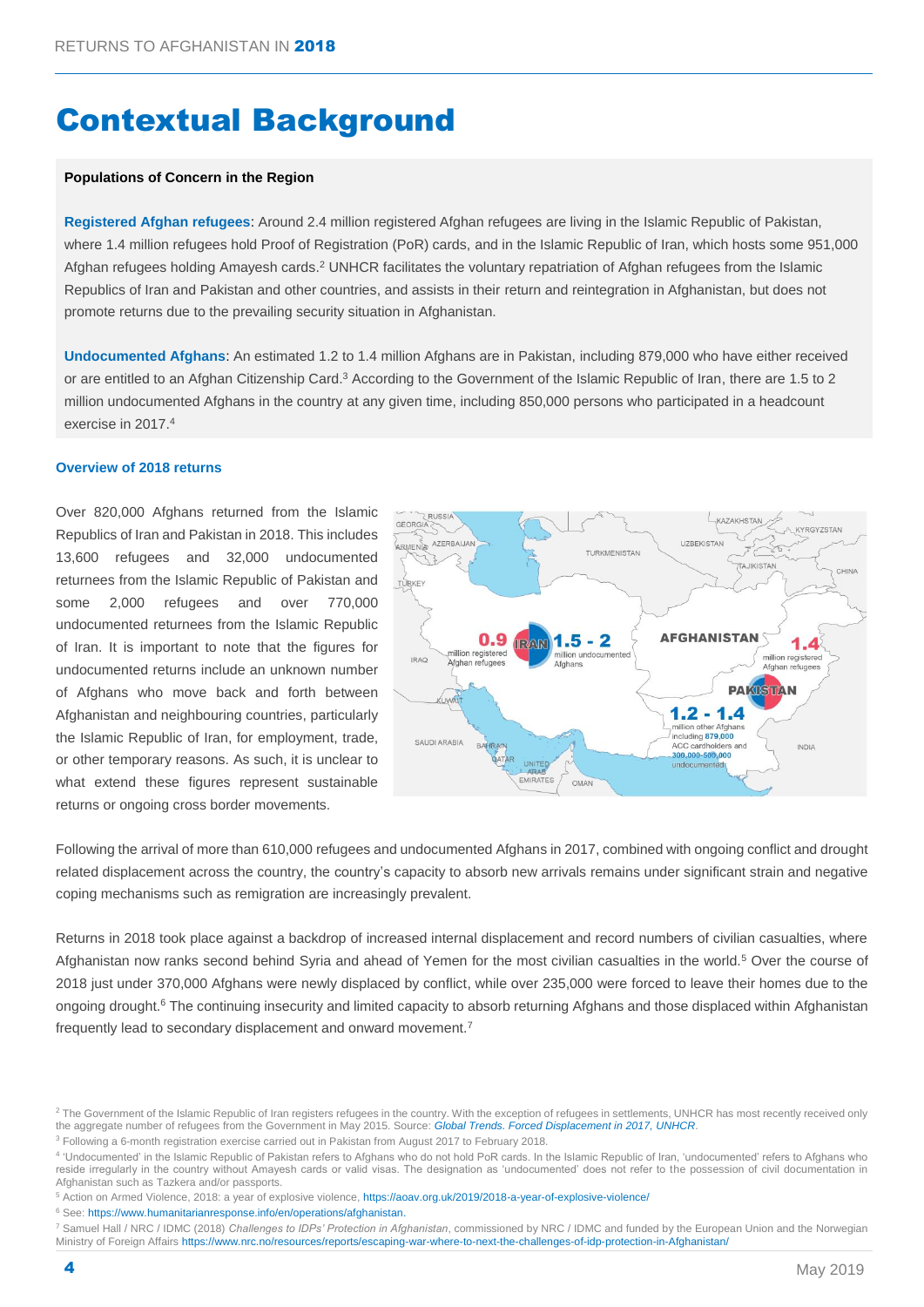## Return Support

**Afghan refugee returnees**



UNHCR, in coordination with the Ministry of Refugees and Repatriation (MoRR) and partners, manages four Encashment Centres (ECs) where it provides a cash grant of an average USD 200 to each registered refugee returnee. The grant aims to cover transportation costs from the Afghan border and immediate needs upon return. Additional services provided at the ECs include basic health assessments and vaccinations (delivered by Ministry of Public Health supported by WHO and UNICEF), mine risk awareness (coordinated by the United Nations Mine Action Service and delivered by the Danish Demining Group), information on education, access to land, and procedures to obtain civil documentation, a transit facility for overnight accommodation, and hygiene kits provided by United Nations Population Fund. At the ECs,

UNHCR also conducts household level interviews to assess the voluntary nature of returns and to collect data on return trends, including reasons for return and protection risks in the country of asylum and during return movements. Persons with specific needs are jointly identified by UNHCR and the Directorate of Refugee and Repatriation (DoRR) and referred to service providers for assessment and assistance.<sup>8</sup>

In addition, UNHCR implements community-based protection initiatives to assist returnees, IDPs and host populations who are identified through UNHCR's protection monitoring to be in need of protection assistance. In 2018 UNHCR assisted over 6,600 persons with specific needs, including IDPs, refugee returnees, undocumented returnees, refugees, and members of host communities, with cash or in-kind protection assistance (which also benefitted some 50,000 persons indirectly). UNHCR provided winterization assistance (multi-purpose cash grants of USD 200 per family, along with non-food items) to nearly 50,000 vulnerable returnee, IDP and host community families (350,000 individuals) across 34 provinces while coordinating the winterisation response as lead agency for the Emergency Shelter/NFI Cluster.

#### **Undocumented Afghan returnees**

IOM continues to lead the humanitarian undocumented returnee response at the four major border crossings with the Islamic Republics of Iran and Pakistan through a network of IOM built and managed transit facilities. In reception centers at the borders, DoRR identifies, screens and registers all returning Afghans regardless of status. DoRR refers vulnerable undocumented returnees to IOM, who then conduct assessments and provides immediate humanitarian post-arrival assistance in IOM Transit Centers. This includes meals, accommodation, seasonal clothes, psychosocial assistance, basic medical and tuberculosis screening, vaccinations, food and non-food items, referrals to specialised services, onward transportation for special cases (including deceased persons), and multi-purpose cash



grants for transportation and NFIs. IOM provides persons with specific needs with tailored protection-sensitive post-arrival humanitarian assistance according to their particular needs. As part of its protection programme, IOM provides comprehensive case management and protection assistance, including reunification of vulnerable returnees in 15 destination areas, unconditional cash, in-kind assistance and referrals to protection actors for unaccompanied children, single females, female headed households, medical cases and victims of human rights violations.

<sup>8</sup> IOM and UNHCR jointly revised the 11 categories of specific needs criteria to include sub-categories to effectively identify vulnerabilities and to better facilitate assistance and referral.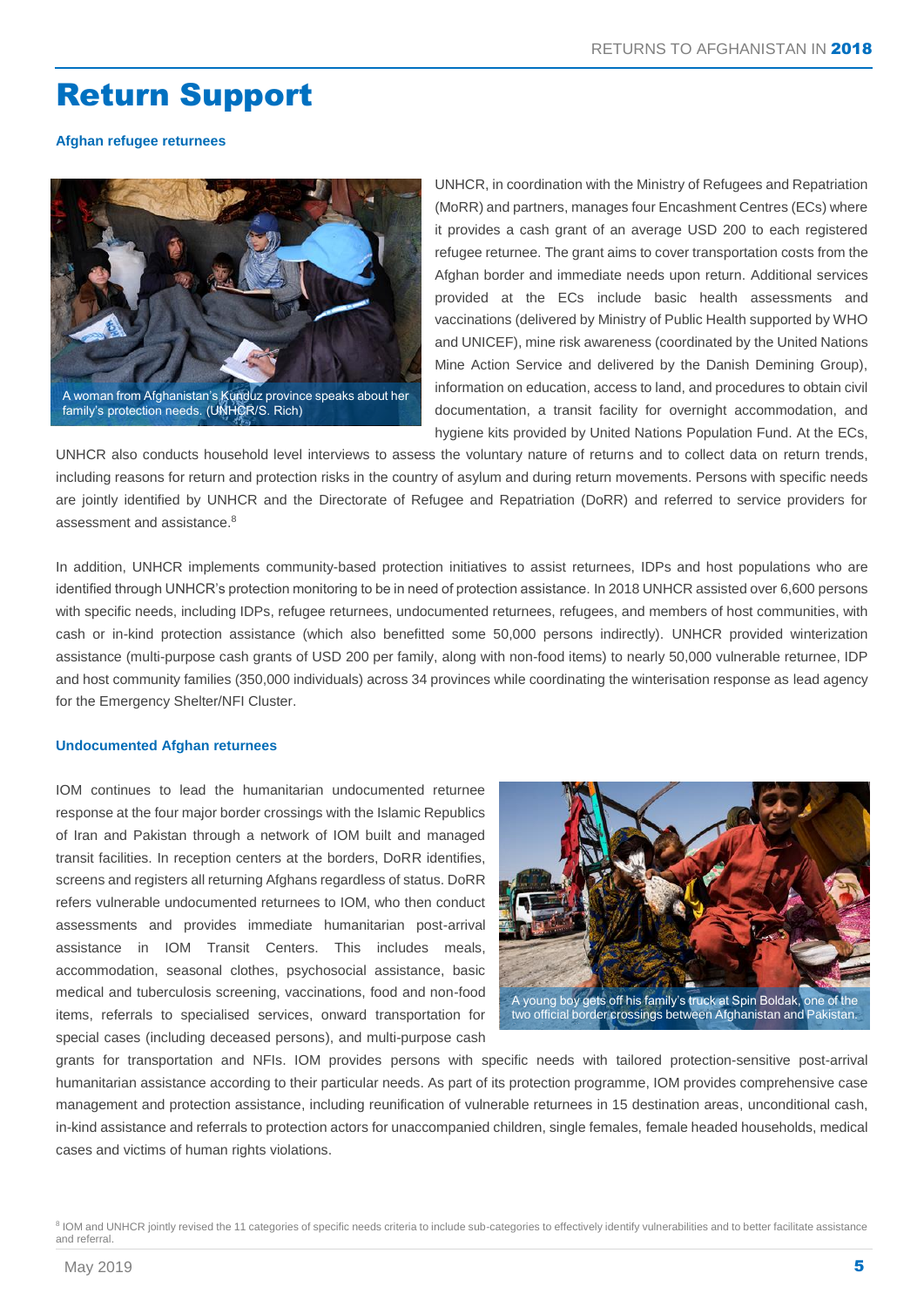From August 2017 to February 2018, the Government of Pakistan's National Database and Registration Authority (NADRA), supported by the Government of Pakistan, IOM and UNHCR, registered over 879,000 undocumented Afghans for Afghan Citizen Cards (ACC) at 21 registration centres. To date 385,000 persons have received ACC cards, which have recently been extended until 30 April 2019.

## Key Return Trends

#### **Top 5 Areas of Return**

**Afghan refugee returnees**: Some 60% have returned to Kabul, Nangarhar, Sar-e-Pul, Kunduz, and Herat provinces since 2002, with Kabul, Nangarhar and Kunduz remaining the top provinces of return.

**Undocumented Afghan returnees**: Based on 19,271 surveys, the top 3 destination provinces for returnees from Pakistan were Kandahar (24%), Nangarhar (15%) and Kunduz (9%), followed by Kunar (6%) and Kabul (5%). The top 3 destination provinces for returnees from Iran were Herat (15%), Takhar (9%), and Ghor (8%), followed by Kunduz (7%) and Faryab (7%).



#### **In general**

- One in four Afghans have been displaced.
- The top five challenges for returnees are food insecurity, shelter, land, livelihoods and access to services including civil documentation.
- The majority of returnees from Pakistan are from Khyber Pakhtunkhwa and Baluchistan followed by Sindh, Punjab, Islamabad and Azad Jammu and Kashmir. 554,121

#### Return Trends to Afghanistan 2014-2018



■ Undocumented returnees (spontaneous and deported)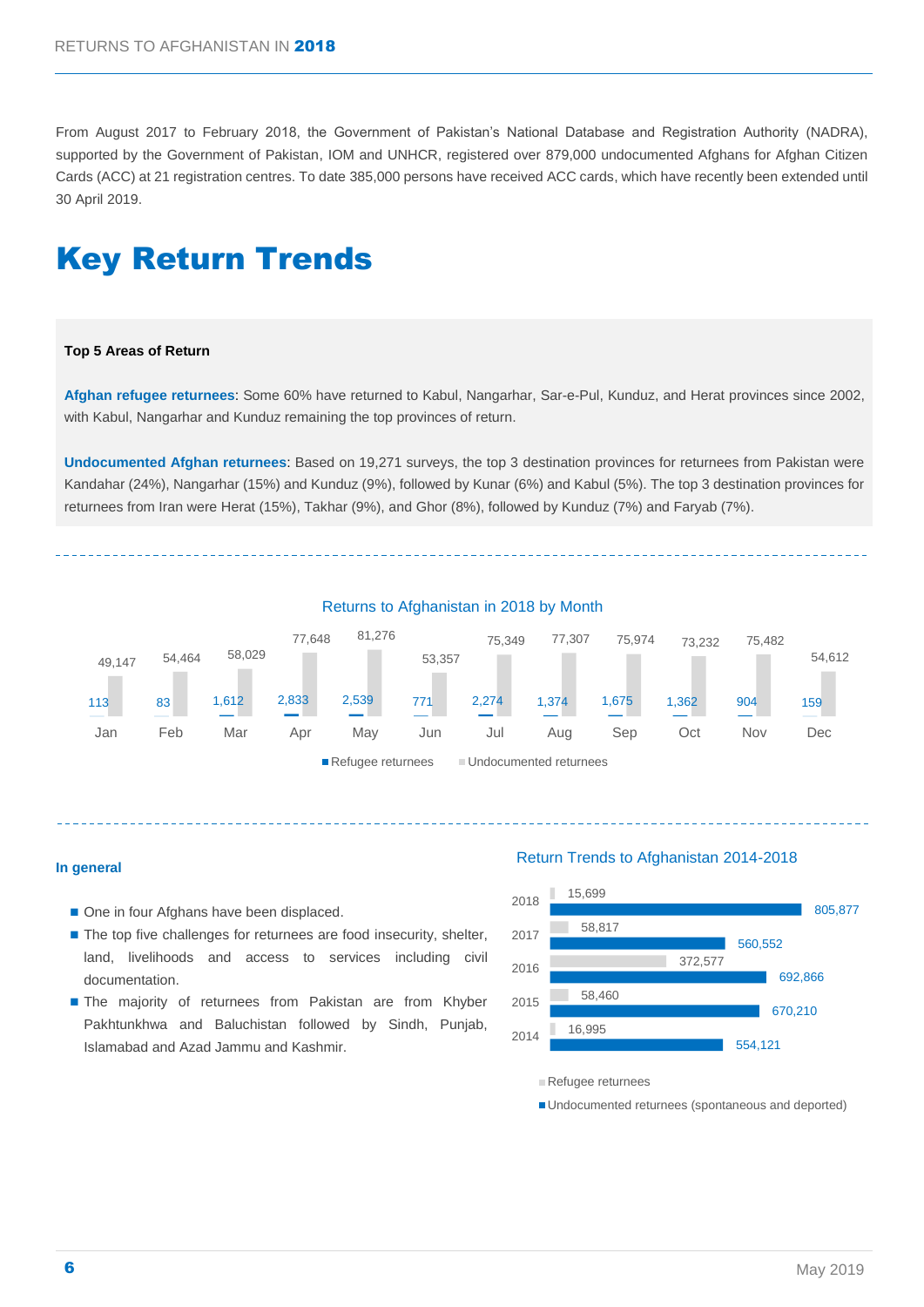#### **Afghan refugee returnees**<sup>9</sup>

- 55% of 2018 returnees and 46% of 2017 returnees surveyed in 2018 are currently living in their province of origin. This is lower than the findings from last year, in which 61% of 2017 interviewed returnees confirmed that they were living in their province of origin.
- Insecurity, lack of shelter, job and economic opportunities are the most-cited reason for not living in the province of origin.
- Over 90% of interviewed returnees stated that they had sufficient information to make an informed decision prior to the return.
- 60% of refugee returnees spent over three decades in Pakistan.
- 22% of refugee returnees from the Islamic Republic of Pakistan and 16% from the Islamic Republic of Iran were born in exile.<sup>10</sup>

#### **Undocumented Afghan returnees**

- Profiling surveys of undocumented Afghan returnees crossing the border from Pakistan show that 78% intended to return to their province of origin whereas 22% intended to return to different provinces.<sup>11</sup>
- 29% of the undocumented Afghans returning from Iran returned from Tehran, 25% from Fars, 16% from Khorasan Razavi and the remaining from other provinces.
- According to IOM's Displacement Tracking Matrix (DTM) flow monitoring activities conducted from February through December 2018, an estimated 604,583 undocumented Afghan returnees were deported or spontaneously returned (373,814 deportees and 230,769 spontaneous returnees), predominately from the Islamic Republic of Iran through Herat and Nimroz border crossings.<sup>12</sup>
- According to IOM screenings at border points, in 2018 the number of unaccompanied children returning to Afghanistan from the Islamic Republics of Iran and Pakistan reduced slightly from 4,419 in 2017 to 4,005 in 2018.<sup>13</sup>
- IOM's DTM flow monitoring data suggests that UAC accounted for 3.84% of the total undocumented population returning from Iran – 7.24% at Milak and 1.77% at Islam Qala border crossings.
- IOM assisted 20,735 cases with protection needs from the two countries, of which 14,806 were deportees and 5,929 were spontaneous returnees. This included 4,005 UAC; 2,143 female-headed households; 511 unaccompanied elderly; 348 physically disabled; 194 drug addicts; 119 single females; 31 chronically ill; and 26 mentally ill or severely traumatized.



#### Deported and Assisted Unaccompanied Undocumented Children by Month (2014-2018)

<sup>9</sup> Source[: UNHCR Returnee and IDP](https://data2.unhcr.org/en/documents/details/61725) monitoring report, December 2018.

<sup>10</sup> Source: UNHCR Encashment Centre monitoring.

<sup>&</sup>lt;sup>11</sup> Source: IOM Intention Survey, January 2018.

<sup>&</sup>lt;sup>12</sup> Source: IOM DTM Flow Monitoring Registry.

<sup>13</sup> IOM Beneficiary Screening Assessment Database, January 2019.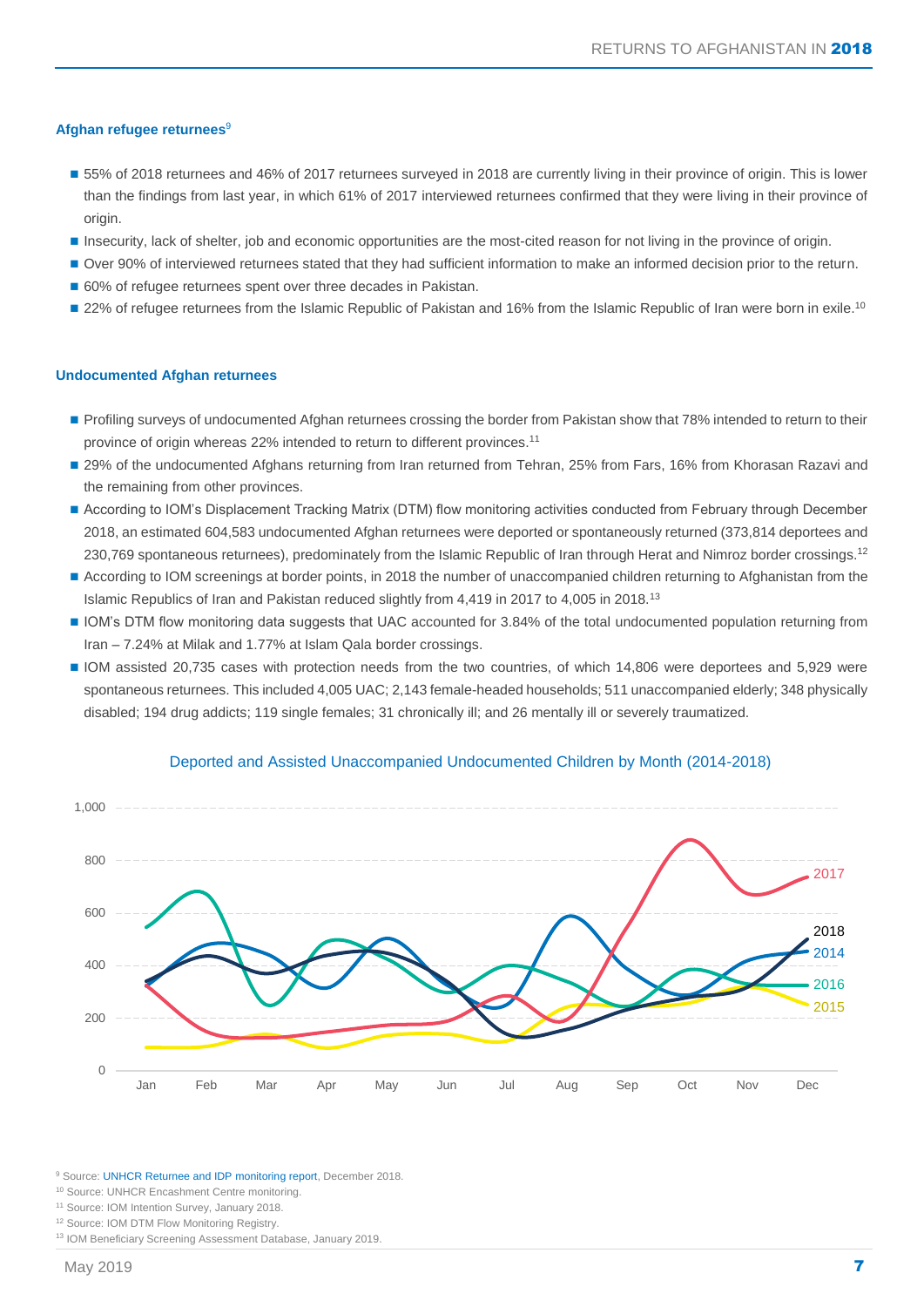# Specific Protection Concerns

Lack of access to basic services, land and land tenure, shelter, and livelihoods remain major obstacles to sustainable return and reintegration for both refugees and undocumented returnees in Afghanistan.

#### **Afghan refugee returnees**<sup>14</sup>

- Approximately 50% of 2018 returnees and 54% of 2017 returnees surveyed in 2018 report skipping a meal or reducing their food intake in the previous week. This is a dramatic rise from last year's study, which found that only 27% of 2017 returnees (and 39% of 2016 returnees) reported skipping a meal or reducing their food intake.
- 28% of refugee returnees reported that they are unable to access healthcare.
- 5% of 2018 returnees and 4% of 2017 returnees surveyed in 2018 report having a child under 14 years old working in times of need to support the family. These estimates are a marked decline from last year's survey, in which 16% of 2017 returnees (and 18% of 2016 returnees) reported relying on child labor in times of need. 15

#### **Undocumented Afghan returnees**

- 72% of female-headed undocumented households and 51% of male-headed undocumented returnee households reported that they had eaten fewer meals in the past week.
- 66% of undocumented returnee children were not going to school in Afghanistan, and 9% of female-headed households and 6% of male-headed households reported that a child under 14 was working.
- 52% of female-headed households and 44% of male-headed households reported that they were unable to access healthcare, primarily because they could not afford the cost.<sup>16</sup>
- Land ownership was rare for undocumented returnees. The highest rate of land ownership was in Ghor, where 18% of interviewees owned land, and the lowest was Kandahar and Nimroz with 2%. On average, 10% of undocumented returnees from other provinces owned land.<sup>17</sup> Roughly 8% of male head-of-households versus 1% of female head-of-households reported to own land.<sup>18</sup>



<sup>14</sup> Source: UNHCR returnee monitoring conducted 1-6 months after arrival of the refugee returnees.

<sup>15</sup> Interviews for 2018 returnees were conducted by phone 1-6 months following the return.

<sup>16</sup> Based on analysis of 3,811 monitoring and evaluation surveys, which included 522 female respondents and 3,289 male respondents. 80% of both men and women said their lack of access to healthcare was due to the cost.

<sup>17</sup> Based on analysis of 17,948 BSAF surveys.

<sup>18</sup> Based on analysis of 19234 BSAF surveys, with 16,681 male respondents and 2,553 female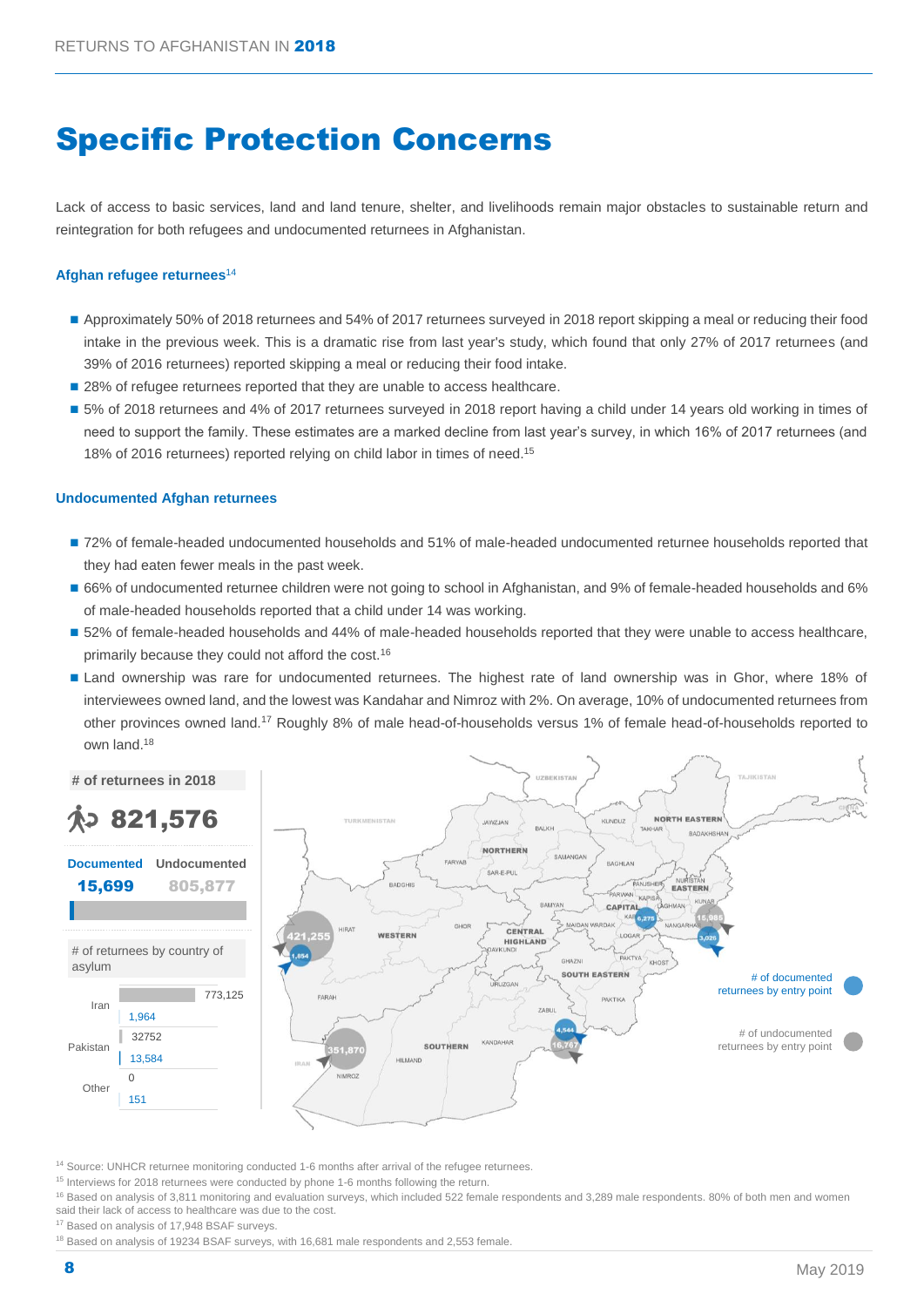## Data Collection and Analysis in Afghanistan

### UNHCR

Through **protection monitoring** UNHCR systematically and regularly collects, verifies and analyses information over an extended period of time to identify violations of rights and protection risks for IDPs, returnees and members of host communities for the purpose of developing effective responses. Protection

risk analysis helps to inform the overall humanitarian response and upholds the centrality of protection. UNHCR's protection monitoring is used as a tool for community-based interventions and for interventions aimed at persons with specific needs; it furthermore assists UNHCR and partners in the overall programme planning and response, as well as in providing evidence for advocacy efforts with the Government of the Islamic Republic of Afghanistan and development stakeholders. UNHCR is using mobile data collection to enhance the analysis of data collected through protection monitoring, to facilitate the categorisation and systematisation of evidence, and to develop advocacy and intervention strategies. Analysis of collected data is key for its effective usage.

In September 2018 UNHCR contracted Orange Door Research to conduct phone interviews with returnees, IDPs, and host communities, as well as persons with specific needs, to identify violations of rights and protection risks for populations of concern, and to assess the impact, efficiency, and effectiveness of cash grants and other forms of assistance in addressing protection risks and facilitating sustainable reintegration.

**Encashment Center (EC) monitoring** is a component of UNHCR's overall protection monitoring. EC monitoring is conducted upon the arrival of refugee returnees in Afghanistan and aims at identifying return trends, assessing the voluntariness of return, and identifying reasons for the decision to return, while also assessing the level of information returnees received pre-departure in countries of asylum in order to make a well-informed choice to return home, as well as the conditions and respect for basic rights in the country of asylum. It also assists in detecting harassment and human rights violations that will be brought to the attention of responsible authorities.

UNHCR carries out **protection assessments** of individual cases involving persons with specific needs using a participatory approach. Home visits are carried out to assess the needs, capacities and vulnerabilities of each individual in order to respond in the most appropriate manner, in consultation with the beneficiary and his or her family.

To **enhance collaboration with other UN Agencies**, UNHCR has signed a data sharing agreement with UN-HABITAT to complement ongoing efforts with regard to the selection of beneficiaries for the allocation of land for returnees through the Shura Programme. UNHCR has a data sharing agreement with the World Bank, which aims to strengthen existing return and protection monitoring initiatives and data analysis; a joint report was published by the World Bank and UNHCR in early 2019 providing a detailed analysis of the situation of recent refugee returnees.<sup>19</sup> UNHCR has signed a data sharing agreement with WFP to ensure food assistance to vulnerable returnees through WFP's SCOPE program. UNHCR is in the process of developing a similar agreement with IOM to facilitate data analysis of return trends.



<sup>19 "</sup>Living Conditions and Settlement Decisions of Recent Afghan Returnees – Findings from a 2018 Phone Survey of Afghan Returnees and UNHCR Data", World Bank and UNHCR, February 2019 *(pending release)*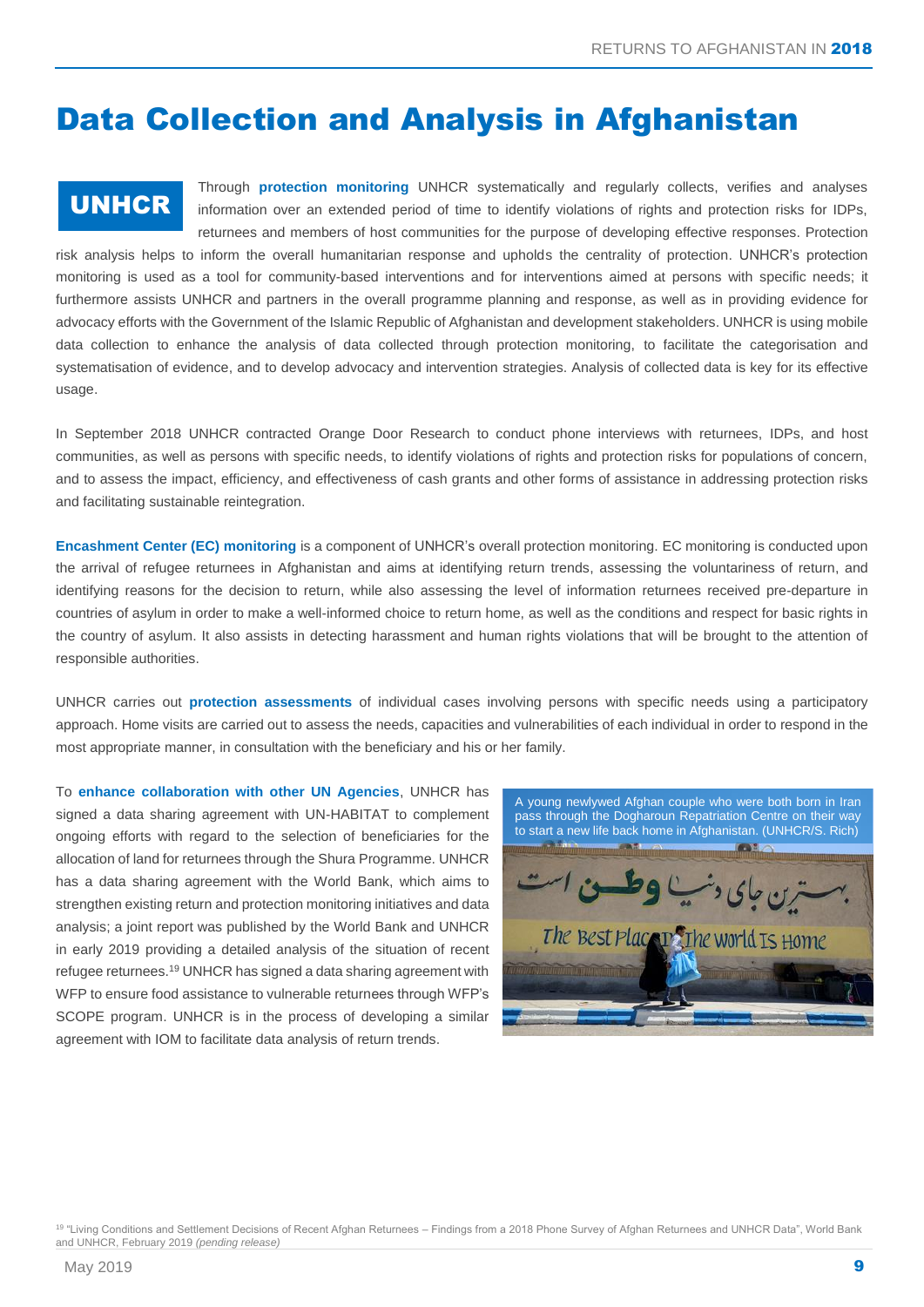## UNHCR/IOM

**Post-return monitoring**: UNHCR and IOM use mobile phone surveys (at the household level) and focus group discussions (at the community level) to collect real-time data from all returnee populations one to six months after the returnees have settled in communities. Comprehensive

socio-economic profiling and vulnerability assessments are conducted in selected locations of high return and displacement to design evidence-based programming for protection and solutions. This is supplemented by interviews with IDPs and the general Afghan population for comparison purposes. This provides UNHCR and IOM with an unparalleled perspective on current returnee population mobility trends and real-time data regarding assistance needs, protection risks and vulnerabilities, as well as comparative information from a broader cross-section of the population.

## **IO** IOM

**Displacement Tracking Matrix** (DTM): IOM's DTM

is a unique data collection mechanism currently deployed in over 40 countries with complex humanitarian emergencies to track and monitor population movements, mobility patterns and presence of specific population categories and their needs. DTM supports effective and targeted delivery of humanitarian and development assistance, as an interagency tool that enables partners to understand the mobility patterns of IDPs, returnees, and population movement in general. DTM also tracks the presence of vulnerable groups within communities that enhances the ability of IOM and its humanitarian and development partners to target specific, priority areas and provide more efficient and timely delivery of assistance. **M**



At the IOM office on the Islam Qala border between Afghanistan and Iran a man receives help in returning to his village in Daikundi province. (IOM/E. Schwoerer)

**DTM Baseline Mobility Assessment Form** is used to collect settlement-level data on inflows, outflows, locations, and multi-sectoral needs of returnee, displaced, migrant and mobile populations, through focus group discussions in each assessed settlement.

**DTM Flow Monitoring Registry Form** is used to collect quantitative data on the inflows, outflows, drivers of migration, vulnerabilities and needs of migrants, returnees and deportees at the key border crossing points.

**Beneficiary Selection Assessment Form** is filled out for all persons screened by DoRR who receive IOM assistance at border crossing points to identify protection concerns. This includes profiling of beneficiaries' intended destinations.

**Vulnerable Migrant Protection Assessment** is conducted for all persons with specific needs that require protection sensitive humanitarian assistance. As part of the comprehensive case management process, this assessment is conducted after successful family tracing and safe reunification in destination areas with family members (or alternative caregivers). This identifies the immediate, medium and longer-term needs of vulnerable returnees such as single females, unaccompanied migrant children, female-headed households, medical cases or victims of human rights violations. IOM's protection-sensitive post arrival humanitarian assistance also provides referrals to specialist protection actors and in-kind assistance according to the beneficiary's self-identified priority needs (typically food, NFIs and civil documentation and livelihood opportunities).

**Protection Monitoring**: IOM systematically collects, verifies and analyses data to identify violations of rights and protection risks of returnees at the border areas, as well as areas of final destination to enhance the response. This includes protection monitoring of populations of concern, protection monitoring missions, (internal and inter-agency) at each of the four major border crossings and areas of final destination for PSNs. Needs assessments identify the manifold protection concerns that arise during the return and reintegration process amidst evolving nature of complex humanitarian crises. Regular monitoring of individual caseloads is conducted through comprehensive case management for the most vulnerable PSNs in coordination with partners in the field.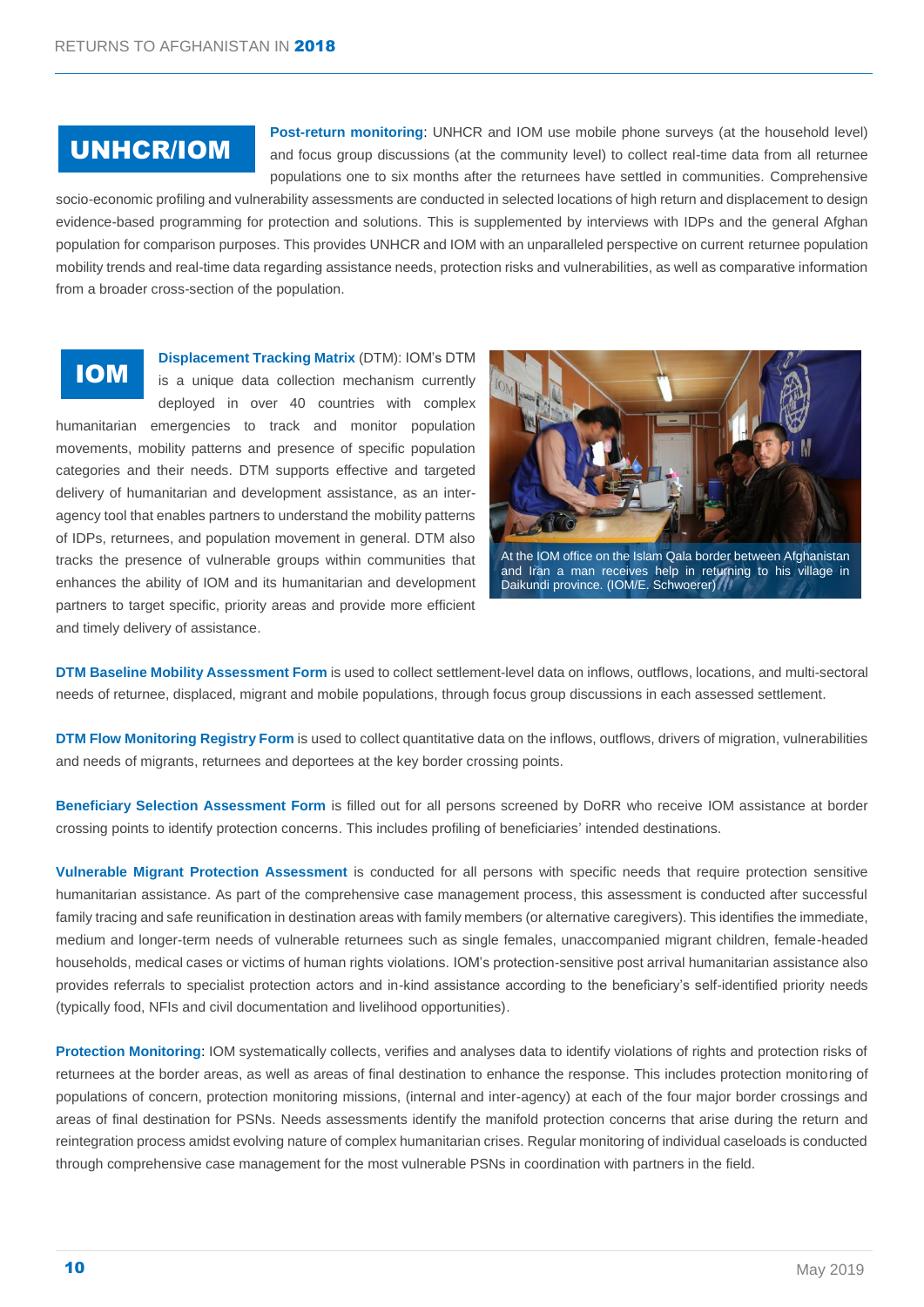#### **IOM-UNHCR Collaboration**

In 2019, UNHCR and IOM will finalize a data sharing agreement, while harmonizing all post return monitoring forms with joint reporting and analysis through an integrated dashboard. In addition, baseline data for reintegration programming and community selection will be informed by UNHCR protection monitoring and IOM's DTM. UNHCR and IOM will jointly work on the development of key indicators for displacement and mobility monitoring tools. Further areas for joint programming will include continuing coordination efforts, advocacy and public outreach, cash, and protection referrals.

## Linking Return to Reintegration

**UNHCR's Community Protection Measures (CPMs)** are part of UNHCR's multi-year strategy and focus on mitigating protection risks, both at the individual and community level. CPMs adopt an integrated community-based approach to address the protection needs and identify solutions for Pakistani refugees (in Khost and Paktika provinces), refugee returnees, IDPs, and host communities while fostering social cohesion, peaceful coexistence and community resilience. CPMs are area-based and site-specific projects informed by protection monitoring, baseline socio-economic profiling, and protection risk and market analyses. This enables the design of evidence-based programming to systematically address the protection risks and immediate to short- and medium-term needs of populations of concern. In 2018, UNHCR's community-based protection measures supported 61 communities and over 500,000 individuals, both directly and indirectly, including more than 60,000 members of communities hosting displaced populations.

**Comprehensive Refugee Response Framework:** In July 2018, the Government of the Islamic Republic of Afghanistan officially announced its decision to formally support the Comprehensive Refugee Response Framework (CRRF). The application of the CRRF in Afghanistan will contribute to bringing national strategies and frameworks in line with practical plans through a whole of community approach, while ensuring implementation and monitoring in the provinces under close government leadership. Broadly, the CRRF seeks to ease pressure on host countries, enhance refugee selfreliance, expand access to third country solutions, and support conditions in countries of origin for return in safety and dignity.

Villagers walk along a 1,240 meter irrigation canal in Afghanistan's Bamyan province. With UNHCR's support, the canal was built by returnees and members of the local community as part of an infrastructure development project. (UNHCR/S. Rich)



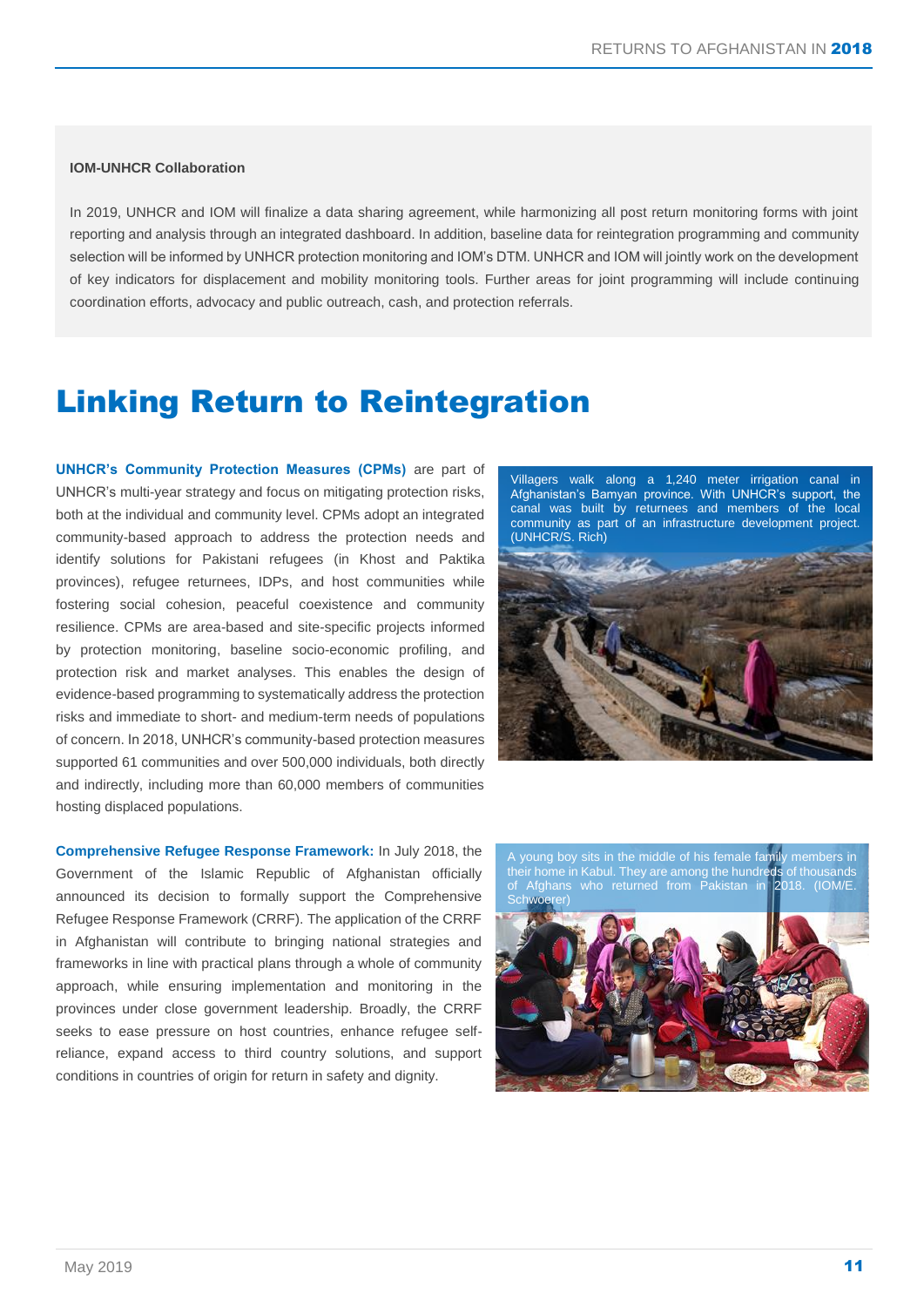**Promoting Migration and Development through the Engagement of Qualified Afghan Diaspora:** IOM approaches the link between migration and development from the perspective that international migration, if properly managed, can contribute to the growth and prosperity of countries of origin and of destination, as well as benefiting migrants themselves. It therefore harnesses the development potential of migration for the benefit of both individual migrants and societies. IOM's Return of Qualified Afghans (RQA) programme aims at supporting Afghanistan's development and reintegration process through skills and knowledge transfer by facilitating the return of skilled and qualified members of the Afghan diaspora. IOM started its RQA programme in 2001 and, as of 2018, has facilitated the permanent or temporary return of 1,665 Afghans from 29 countries.

**IOM's 4-year Reintegration Assistance and Development for Afghanistan (RADA) programme is being implemented in eight** provinces of high return and internal displacement at the community and individual level and targets over 30,000 vulnerable Afghans. Activities are implemented on the individual, community and institutional level across 8 provinces – Kabul, Herat, Nangarhar, Balkh, Kandahar, Baghlan, Laghman and one final province to be decided based on needs – with five different sets of activities. RADA incorporates technical assistance and capacity building for MoRR and the Ministry of Labour and Social Affairs (MoLSA); community development projects; in-kind grant assistance to small and medium sized enterprises (SMEs); post-arrival reception assistance to returning migrants from Europe; and technical and vocational training courses.

Importantly, UNHCR's CPMs and IOM's RADA programme focus on **strengthening the humanitarian-development-peace nexus** by fostering linkages with development partners, including the private sector, for continuum to long-term development and sustainability. The CPM and RADA programmes are aligned to the Displacement and Return Executive Committee (DiREC) national action plan, the Afghanistan National Peace and Development Framework (ANDPF, 2017-2021), relevant National Priority Programs, and the One UN framework. Through innovation programming such as Code4Fun and MADE51 UNHCR supports women and youth empowerment including explicit focus on addressing sexual and gender-based violence. UNHCR's cross border programming – Support for Self-Reliance (S4S initiative) – is built on the human capital of returnees and capitalizes on their knowledge and skills to foster self-reliance.



Community members plant vegetables in a greenhouse in Afghanistan's Herat province. The successful community-based programme utilises the skills of the community and links them with markets in the western region of the country. (UNHCR/S. Rich)